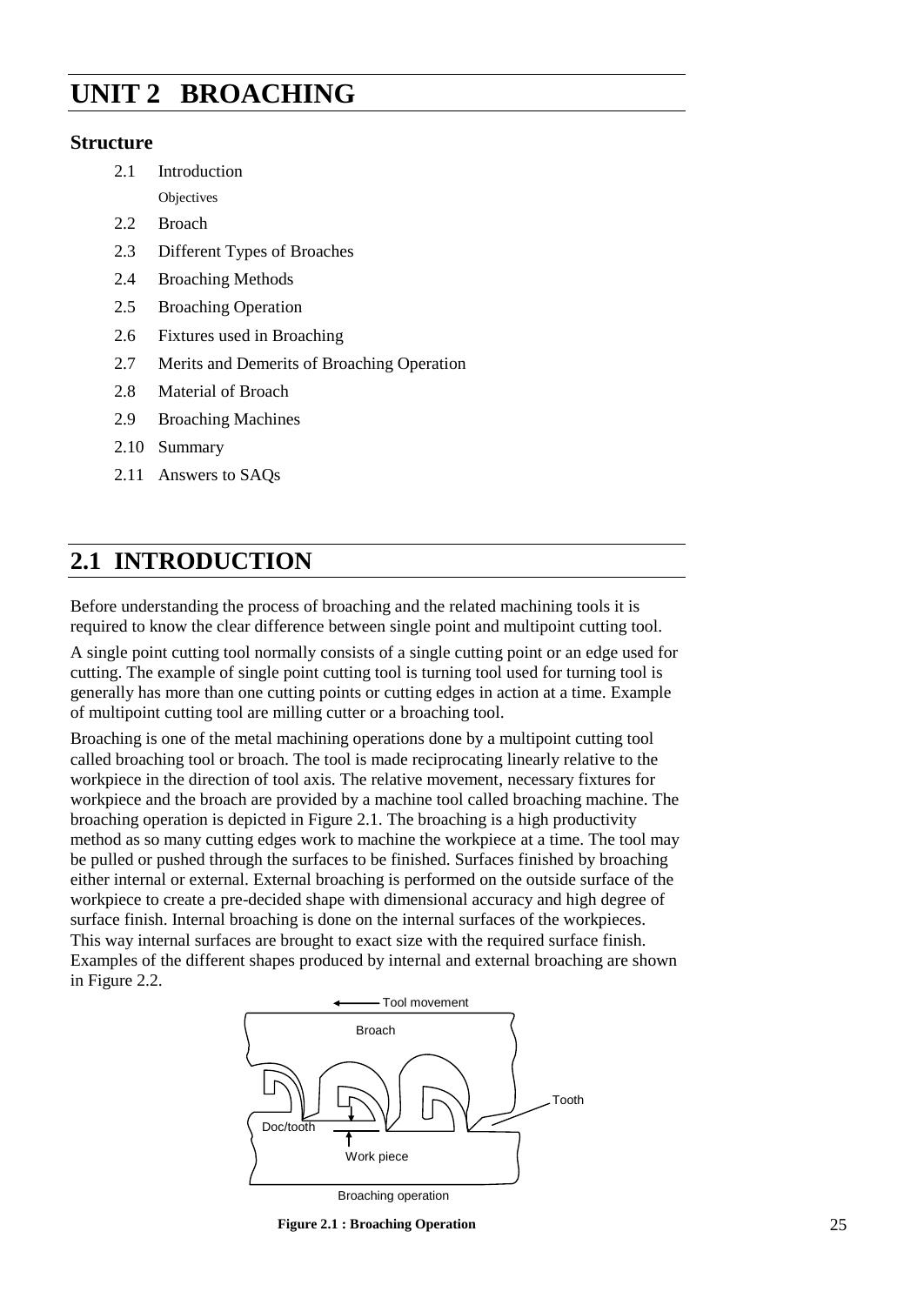

**Figure 2.2 : Shapes Prepared by Internal Broaching**

### **Objectives**

After studying this unit, you should be able to understand

- know broaching operation, machining operation,
- understand about broach and various types of broaching tools,
- know main parts of a broach,
- know the different types of broaches,
- describe the broaching methods as different broaching operations,
- the merits and demerits of broaching operations,
- know about broaching machine and its operation, and
- classifications of broaching machines.

### **2.2 BROACH**

As we know that the broach is a broaching tool, it consists of a series of distinct cutting edges called cutting teeth along its length. Feed is accomplished by the increased step between any two successive teeth on the broach. The total material removed in a single pairs of the broach is the cumulative result of all the teeth in the tool in action (it is not necessary that all the teeth available in the broach in action at a time). The cutting speed of the broach is decided by the linear travel of the tool with respect to the workpiece. The shape of the cut surface (machined surface) is determined by the contour of the cutting edges on the broach. Generally broaches are made of high speed steel (HSS). In some cases the broaches are made of cast iron and their cutting edges are made of cemented carbide inserts. These inserts are fastened to the right place by mechanical means or brazed. A typical broach is shown in Figure 2.3 along with its nomenclature.



**Figure 2.3 : Broach**

Nomenclature of broach if expressed with its numerical values, called specification of broach. This nomenclature is explained below.

#### **Pull End**

Pull end is made to attach the broach to the broaching machine through the puller head.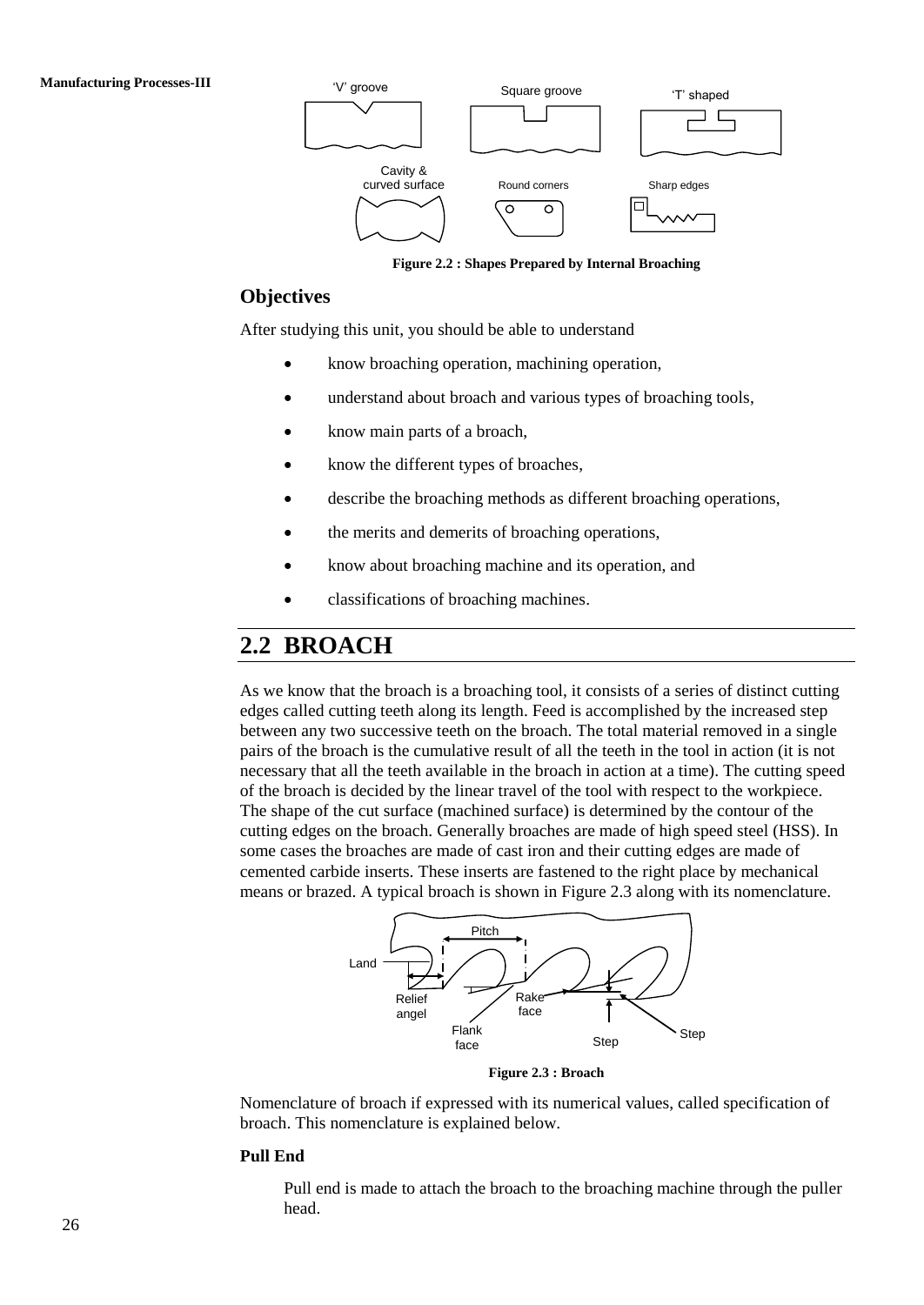#### **Front Pilot Broaching**

This centres the broach in the hole to be finished just before start of processing.

#### **Roughing Teeth**

These are the cutting edges which remove larger amount of stocks during cutting. Larger amount removal generates poor quality of surface finish but makes the operation faster.

#### **Finishing Teeth**

These are cutting edges removing smaller stocks of material. These are used for final finishing of the surfaces and their accurate sizing.

#### **Rear Pilot and Follower Rest**

This is a supporting device to the broach when it is likely to complete its operation of broaching.

#### **Land**

It is the width of flank face of the broach normally it is kept slightly inclined to give relief angle to the flank face of broach.

#### **Pitch**

It is the distance between two corresponding points on two successive teeth of a broach. Normally pitch of finishing teeth of a broach is kept comparatively smaller than the rough cutting teeth.

#### **Height of the Teeth**

Height of the roughing and finishing teeth gradually increases from the shank to the finishing teeth. This increment is called the cut per tooth, it depends on the material being machined. Normally the cut per tooth is taken from 0.01 or 0.2 mm for the finishing teeth and it may go up 0.2 mm for the cutting teeth.

### **2.3 DIFFERENT TYPES OF BROACHES**

A broach is normally made in one piece and it is called a solid broach. Different types of the broaches are described below.

#### **Progressive Cut Broaches**

These broaches have cutting edges, a part of which are of the same height along the broach but have different widths. In progressive cut broaching, metal is removed in thick layers by each tooth from only part of the work surface. The last tooth of a progressive cut broach remove a very thin layer over the entire profile of the work surface as in ordinary cut broaching.

#### **Rotor Cut Broaching**

Rotor cut broaches are used for removing large amount of material in holes in forgings or castings where a primary cutting operation is not desired. Their teeth are staggered around the periphery at different sections so as to shear the work and allow chip clearance. This is recommended for making square holes from a round cost one.

#### **Burnishing Broaches**

Burnishing broaches are used for making glazed and finished surface on a steel workpiece. These are used for finish the hole too. Burnishing teeth are rounded and not cut but compress and rub the surface of metal. The amount of stock is intentionally left for burnishing. Its thickness should not be more than 0.025 mm.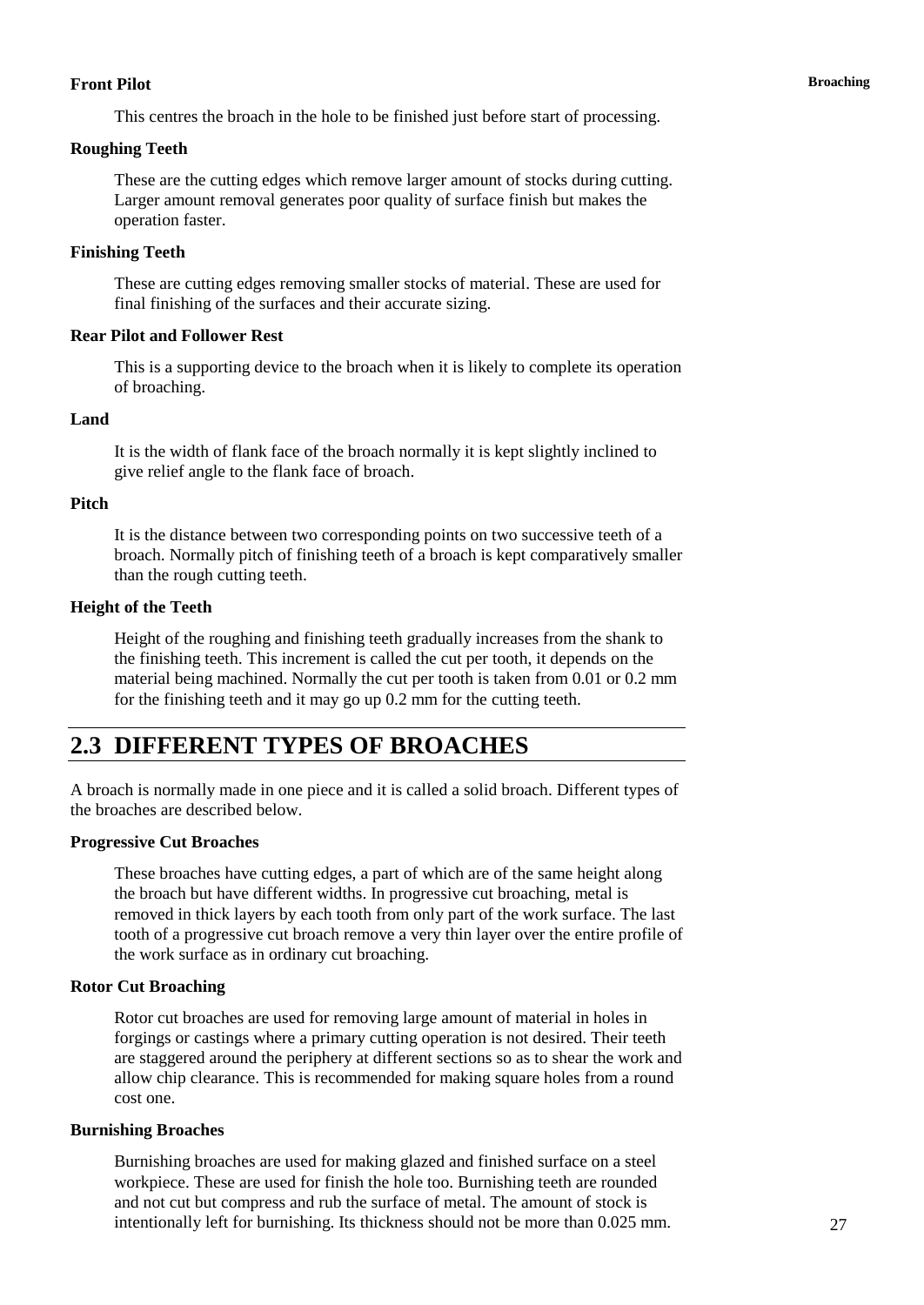## **Manufacturing Processes-III 2.4 BROACHING METHODS**

On the basis of method of broaching the operation of broaching is classified as discussed below.

#### **Pull Broaching**

Workpiece is clamped to the broaching machine in stationary position and the broach is pulled through the work. Broaches are usually long and are held in a special head. Pull broaching is mostly used for internal broaching.

#### **Push Broaching**

Workpiece is held in the broaching machine in stationary position and broach is pushed through the portion of workpiece to the machined. Normally push broaching is done by hand and arbor presses (hydraulic press). This method is also recommended for internal broaching like for sizing and finishing the holes, cavities, and key ways.

#### **Surface Broaching**

Any one of two, either workpiece or the broach (tool) is kept moving and other is kept stationary. The method is widely used as surface finishing operation. In case of surface broaching, the broaching tool is specifically designed for the shape to be finished.

#### **Continuous Broaching**

In continuous broaching the broach is held stationary in the broaching machine and workpiece is moved continuously. The teeth of movement of the workpiece may be either straight, horizontal or circular. This is generally used for broaching a large number of similar workpieces at a time.

### **2.5 BROACHING OPERATION**

Broaching operations are used for processing of various internal and external surfaces. This is also recommended for processing of round and irregular shaped holes ranging from 6 to 100 mm size which may have flat or contoured surfaces. Some of the cavities and holes are directly machined by broaching operations, the example is spline hole. Sometimes execution of broaching operation requires more than one pairs. The teeth of a gear or spline may be broached altogether or one or a few at a time. Normal indexing operation (see milling machine operation for details) is done for cutting teeth by broaching. After completion of broaching of one tooth indexing action is performed and another tooth is broached and this continues till all the teeth are broached.

## **2.6 FIXTURES USED IN BROACHING**

Fixtures plays important role in broaching operation. Fixtures are used for providing an accurate pre-decided movement to broach with proper clamping action. Accuracy and rigidity of fixture make the operation of broaching repeatable and fit for mass production. Functions of broaching fixture are summarized as given below :

- (a) Fixture holds the workpiece accurately and rigidity and moves it to the exact cutting position.
- (b) Guide the movement of the broach in pre-decided manner relative to the workpiece.
- (c) Fixture is also responsible to give feed motion to workpiece after completion of the cut.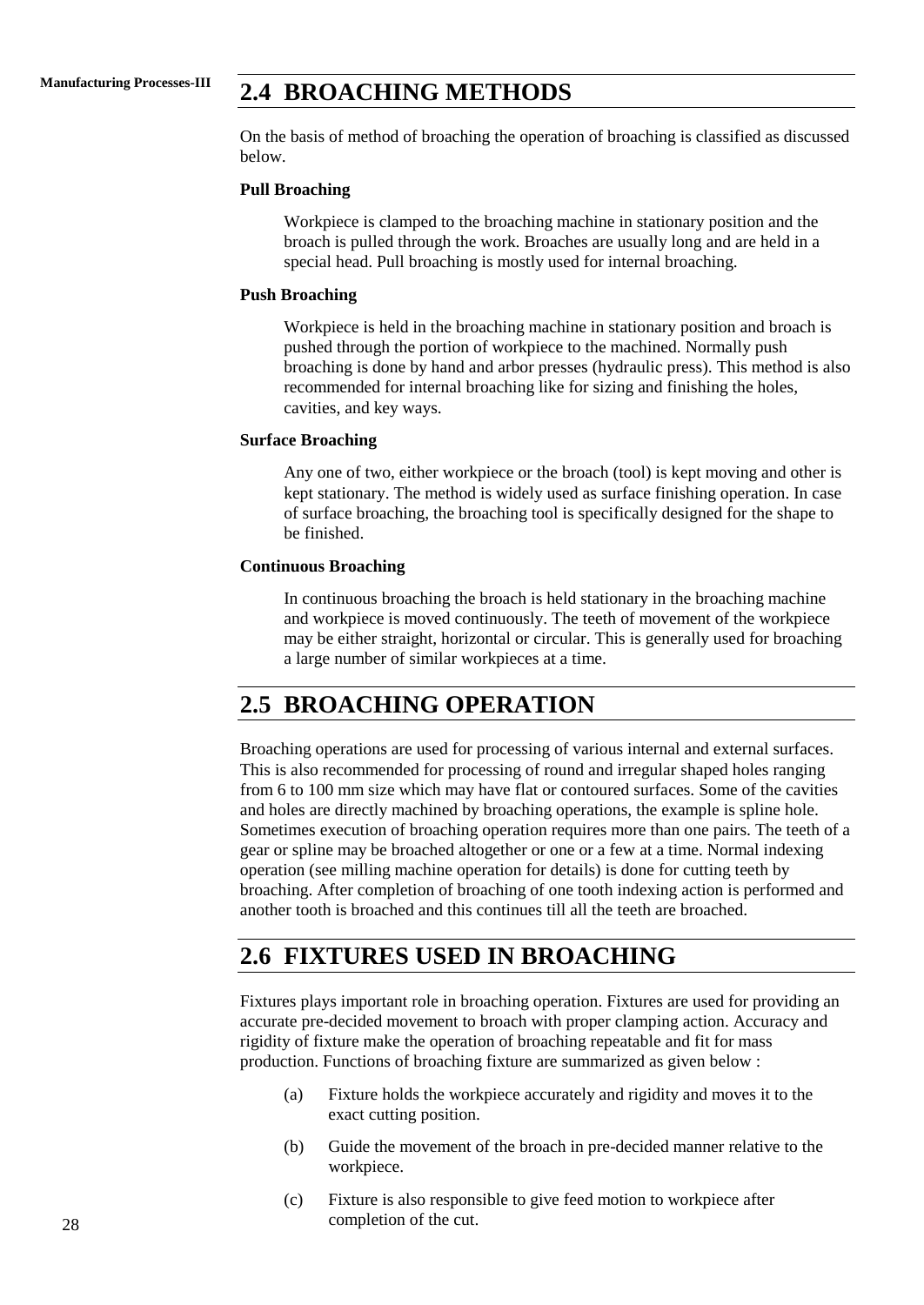## **Broaching 2.7 MERITS AND DEMERITS OF BROACHING OPERATION**

Broaching is widely used for faster finishing operations in metal working so it is a fit case for mass production. Merits and demerits of broaching operations are described below.

- (a) It gives high rate of production so recommended for mass production.
- (b) Production run time in case of broaching is very large as a broach has very long life. The whole processing load is shared by so many teeth.
- (c) Due to faster operation and longer tool life, it is relatively cheaper.
- (d) Both rough cutting as well as finished cutting can be completed in a single pairs of tool.
- (e) Little skill or employment of semi-skilled manpower is sufficient to perform broaching operation.
- (f) Broaching provides accurate and excellent quality of surface finish. It is capable to maintain tolerance of the order of  $\pm$  0.007 mm and surface finish CLA value upto  $0.8 \mu$ .
- (g) It is also capable to process internal and external surface including intricate shaped cavities.
- (h) Broaching makes the effective use of cutting fluids as it facilitates the flow of cutting fluid into the cuts.

In addition to the above merits the operation of broaching has some demerits, which are described below :

- (a) Broach is a multipoint cutting tool having multi cutting edges. Preparation of cutting edges is a costly affair. Its initial cost is quite high.
- (b) There is a limitation of size of workpiece in case of broaching. Very large sized workpieces can not be subjected to broaching operation.
- (c) Broaching is not possible for the surfaces having obstructions.
- (d) Application of broaching is restricted upto finishing and accurate sizing as it can remove only small stocks of material. Removal of larger stocks is not possible in broaching operation.
- (e) There is a urgent need of rigid clamping of workpiece in broaching operation to maintain its accuracy and finish. Clamping devices require frequent maintenance and cost.

# **2.8 MATERIAL OF BROACH**

Common broach material is 18-4-1 stainless steel. As its name indicates, it has 4% chromium, 1% vanadium and 18% tungsten. This is corrosion and wear resistant steel. Carbide is also recommended for broach making, these broaches are used for broaching brittle material like cast iron in automobile industry. Inserted bit type and cemented carbide type broaches are also preferred to reduce the cost of broaches.

# **2.9 BROACHING MACHINES**

Broaching machines act as facilitators between broach and workpiece. Broaching machines provide fixture to the broach, central (precise) to all motions of broach and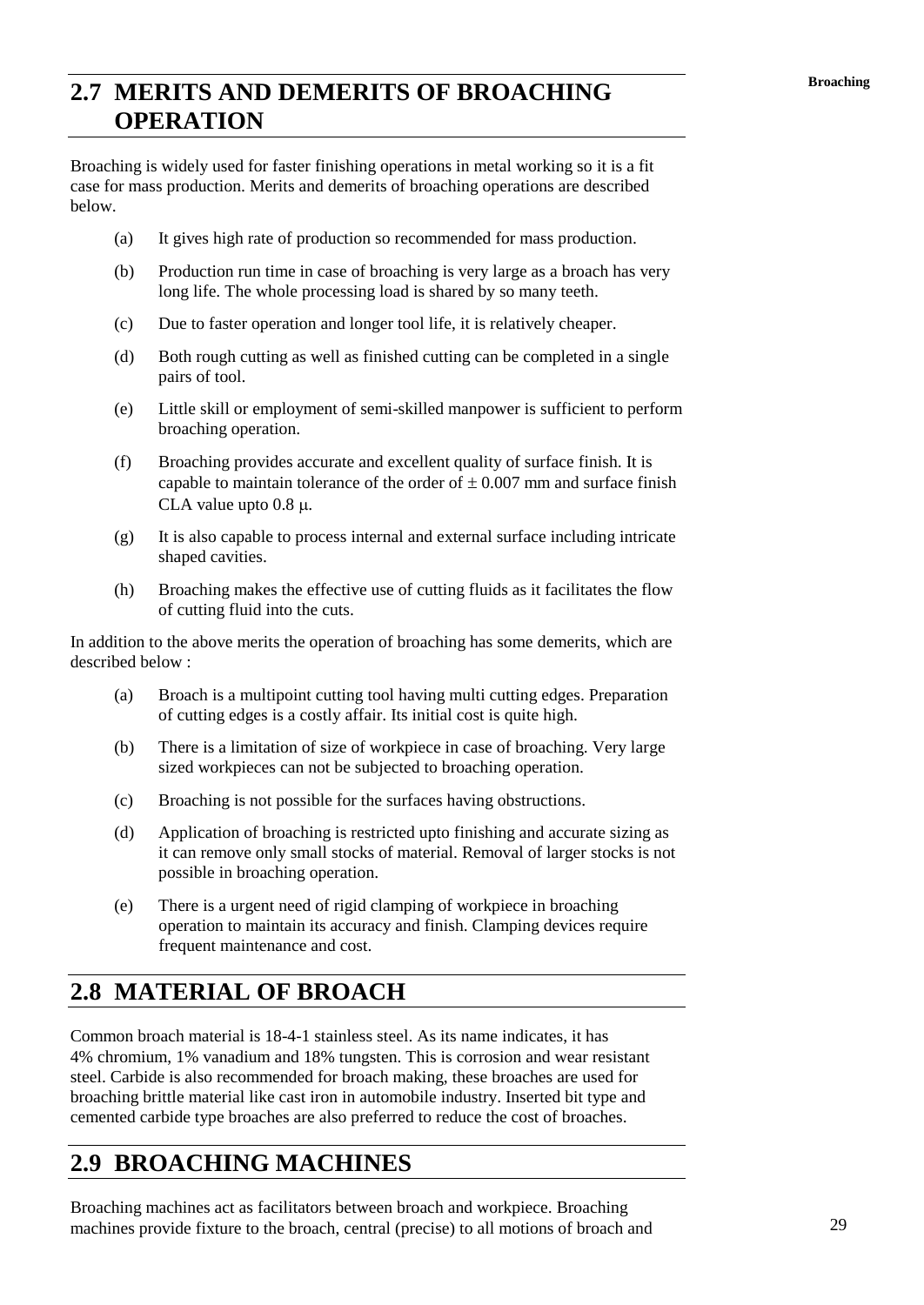**Manufacturing Processes-III** workpiece and required relative motions between broach and workpiece. These machines are very simple as they only have to move the broach tool in a linear motion at a predetermined speed and provide a means for handling the broach automatically. These machines can be categorized on the basis of different criterion as described below.

> Working principle can be criteria of classification of broaching machine as described below :

- (a) Hydraulic broaching machine
- (b) Mechanical broaching machine
- (c) Electro-mechanical broaching machine
- (d) Computer controlled broaching machine

Construction of a broaching machine can also be another criteria of classification like :

- (a) Vertical broaching machine
- (b) Horizontal broaching machine
- (c) Rotary broaching machine

Application of a broaching machine can also be criteria of classification of a broaching machine :

- (a) internal broaching machine
- (b) external broaching machine

#### **Hydraulic Broaching Machine**

Hydraulic broaching works with the help of high pressure fluid called hydraulic fluid. The fluid pressure and its precise variation provides motive power to various components of the machine. This fluid pressure is distributed and controlled directly and automatically by control values and hoses and tubes. Advantage of hydraulic system is its precise control and capability to transfer huge power through small tubes and flexible hoses.

#### **Mechanical Broaching Machine**

In mechanical machine power is generated electrically at its motor and then it is transferred to its various components like broach holder, worktable feed mechanism, etc. through belt, gears, etc.

#### **Electromechanical Broaching Machine**

Electromechanical broaching machine is a move towards automation. In this machine all the centrals of process parameters are controlled with the help of electronic control. However, generation of power and transmission of power from the place of generation to various components is like hydraulic machine or mechanical broaching machine. There are possibilities of development of computer controlled broaching machine. There are possibilities of entering program which can execute more than one operation in proper sequence without any time gap. Process capability and accuracy of electromechanical or computer controlled broaching machines are very good as compared to other machines.

On the other basis of construction different type of broaching machines are described below.

#### **Vertical Broaching Machine**

In case of vertical broaching machine movement of broach is in vertical direction. These machines may have the stroke length more than 1.5 meter. Vertical broaching machines can be designed for push broaching, pull down broaching, pull-up broaching or surface broaching. Normally surface broaching is done by vertical broaching machine.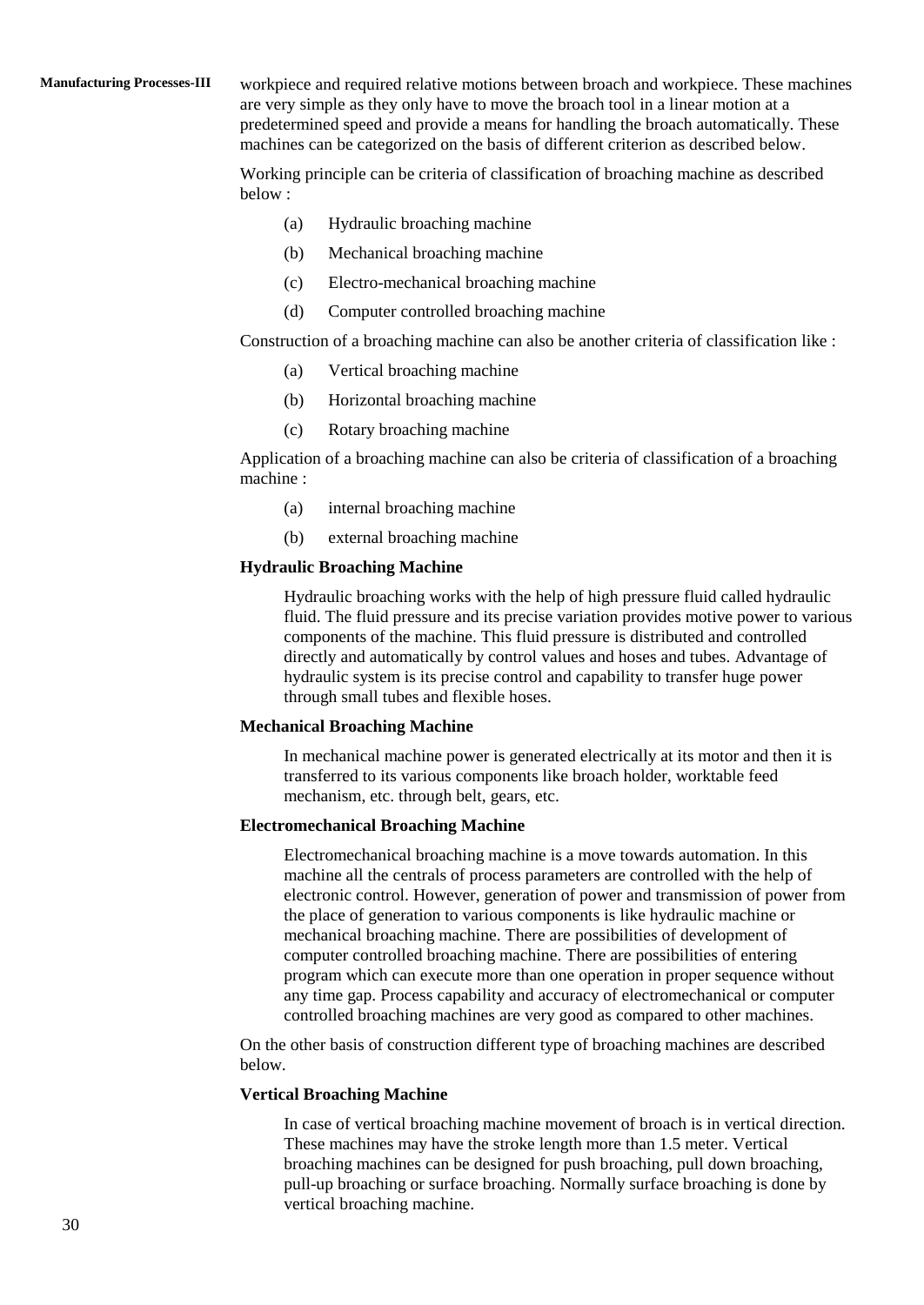#### **Horizontal Broaching Machine Broaching**

In case of horizontal broaching machine, movement of broach is in horizontal direction. Thee machines are normally designed for pull broaching, surface broaching, continuous broaching and rotary broaching. These machines are not so popular as the vertical broaching machines.

#### **Rotary Broaching Machines**

Generally a rotary broaching machine requires two important tooling components a tool holds and a broach. The broach is mounted in the tool holder that facilitates it to freely rotate. The tool holder is specially designed so that it can hold the tool keeping its axis of rotation slightly inclined  $(1 \text{ to } 2^{\degree})$  to the axis of rotation of the workpiece. This small misalignment helps the broach in cutting. The cutting action is named as "wobbling" and the broach mounted in this way is called "wobbling broach". It is not necessary to use broaching machine in case of rotary broaching. This can be done with the help of lathe machine. The required rotary motion to the broach can be given by the cluch of the lathe.

On the basis of application the broaching machines are classified as described below.

#### **Internal Broaching Machine**

Internal broaching refers to broaching of inner surface of a round hole, slot or groove. Internal broaching machines are not different but it can be carried out on any of the above type of machines. Internal broaching is also used for making internal gears. Smoothening of gun barrel bore is also done by internal broaching. In case of internal broaching the workpiece is clamped into a special holding fixture called work holder which is inbuilt in the broaching machine. Elevator is another part (component) of the broaching machine that moves the broach above the work holder, then lower the broach through the workpiece. Once through, the broaching machine's puller essentially a hook, grabs the pilot of the broach. The elevator then releases the top of the pilot and the puller pulls the broach through the workpiece completely. The workpiece is the removed from the machine and broach through the workpiece completely. The workpiece is then removed from the machine and the broach is raised back up to re-engage with the elevator.

#### **External Broaching Machine**

These are also called surface broaching machines. These machines are used to process external surfaces of workpiece. External broaching machines are also used for contour broaching. Contour broaching involves preparation of concave or convex surfaces or any other shape with extremely close tolerances.

#### **Continuous Broaching Machine**

Continuous broaching machine is a different type of classification. These machines can be horizontal or vertical type. The concept of continuous broaching machine is concerned with continuity. This continuity of operation can be maintained by keeping the broach stationary and moving workpiece through the tool (broach) to perform cutting. In case of horizontal continuous broaching machines two sprockets, one on each side of the machine, are maintained. On the sprockets, there is continuous travel of an endless chain having a series of fixtures mounted on it. The broaches are rigidly hold on the machine in horizontal position over the chain. Workpieces are loaded on the fixtures on one side of the machine and unloaded on its over sides shown in Figure 1.4.

In case of vertical type continuous broaching a number of platens are mounted on a continuous chain. Broach holders are mounted on these platens to carry the broaches workpieces are clamped on the horizontal table of the machine which is are kept stationary. Broaches are moved across the workpieces by the chain.